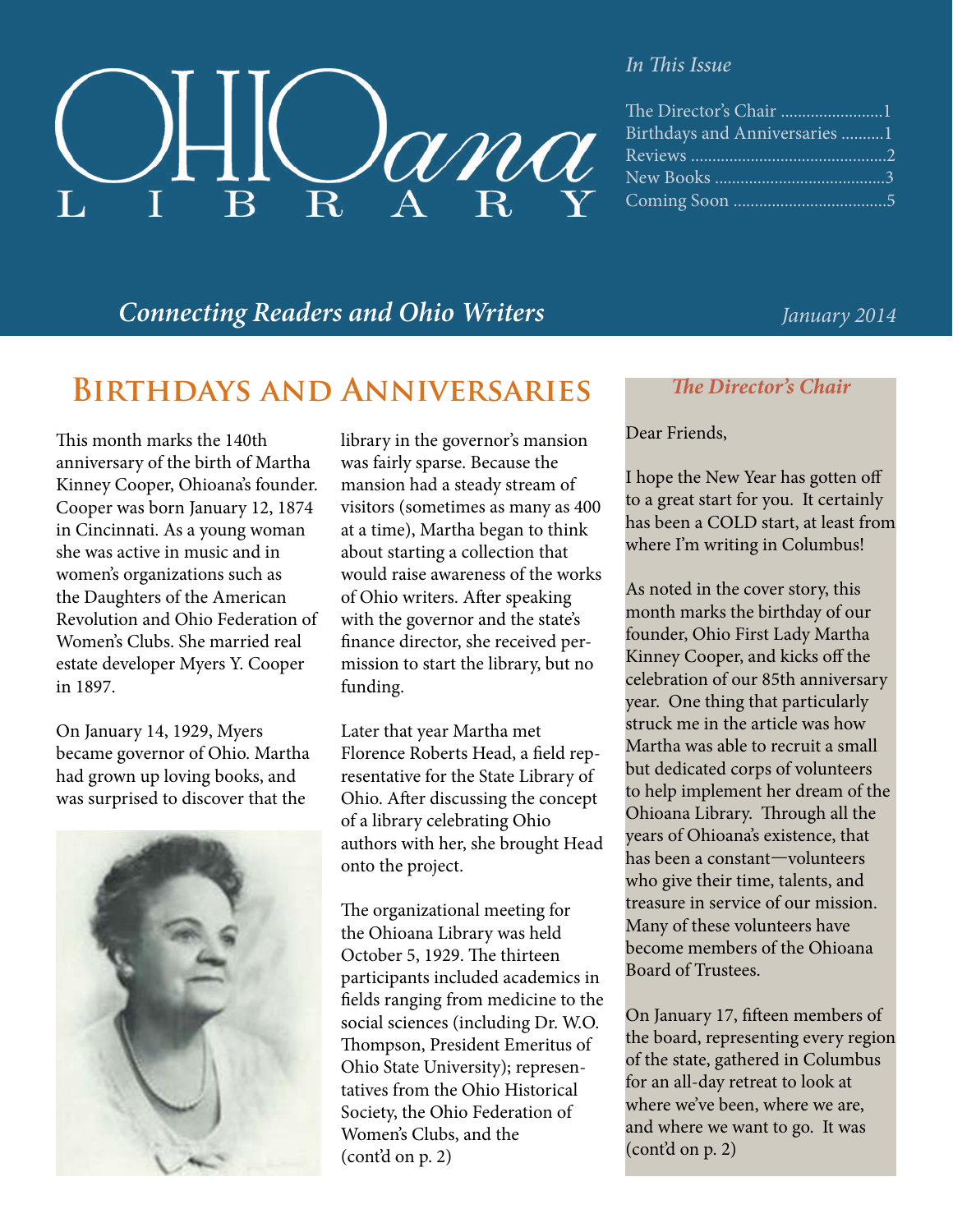### **Birthdays and Anniversaries**

(continued from p. 1)

National League of American Pen Women; and Florence Head. They set up a board of trustees and an executive committee, established objectives for the new library, charged the meeting participants with promoting the library and securing donations of books from Ohio authors, and named Head as the library's first executive director.

Despite the fact that the library was established just weeks before the 1929 stock market crash, it grew steadily. Thanks to county committees established throughout the state, the library acquired 300 books within its first year. By 1935 it outgrew the governor's mansion and moved to a new space on

S. Front Street. In 1942 the first Ohioana Book Awards were given, and in 1958 the first edition of the *Ohioana Quarterly* was published. Martha Kinney Cooper was a tireless advocate for the library until her death in 1964.

Today the Ohioana staff and board members are proud to be part of such a unique organization. We're also excited to continue Martha's goal of sharing the work of Ohio's writers through the Ohioana Book Awards, the Ohioana Book Festival (now in its 8th year), and newer programs such as school partnerships and On the Road tours. Join us this year as we celebrate the library's 85th birthday and launch news ways for readers to connect with Ohio writers!

*The Director's Chair (cont'd)* inspiring to see their passion and enthusiasm, their ideas and energy as we begin to develop a new longrange plan that will take us to new and exciting places while remaining true to our core mission and the foundation of our organization the collection.

I know that Martha Kinney Cooper was smiling down on us that day, and I know she would be grateful seeing how Ohioana has grown. It has been sustained and nurtured by the same kind of selfless and committed men and women who joined her that October day in 1929 to create a library dedicated to celebrating our state's writers, artists, and musicians.

David E. Weaver Executive Director

# **Reviews**

To celebrate a certain football-related sporting event coming up in early February, this month we're reviewing a recent publication about the Cleveland Browns.



Knight, Jonathan. *The Browns Bible: The Complete Game-by-Game History of the Cleveland Browns.* Black Squirrel Books/Kent State Univ. Press (Kent, OH) 2013.

The Cleveland Browns have played nearly 1,000 games since they first took the field in 1946 as part of the All-America Football Conference. *The Browns Bible* documents every regular-season and postseason game from that first appearance through their loss to the Pittsburgh Steelers on December 20, 2012. Each entry includes the game date and location, attendance, official stats, final score, and even which uniform the Browns wore, and allows readers to easily track the team's record throughout each season. The real meat of this book, however, is the short narrative that accompanies each entry. It not only summarizes the game, but also brings the game alive and places it in the larger context of the season and the team's overall history. Sidebars provide interesting tidbits such as the Browns' *real* first game (an intrasquad scrim-

mage on August 20, 1946) and a summary of their Saturday-night record against the Pittsburgh Steelers.

Knight's extensive research included past issues of Cleveland newspapers, highlight films, and the team's official archives. At nearly 600 pages, this book provides a comprehensive look at the history of the Browns as well as a unique glimpse at the history of football itself, and is a must for die-hard Browns fans.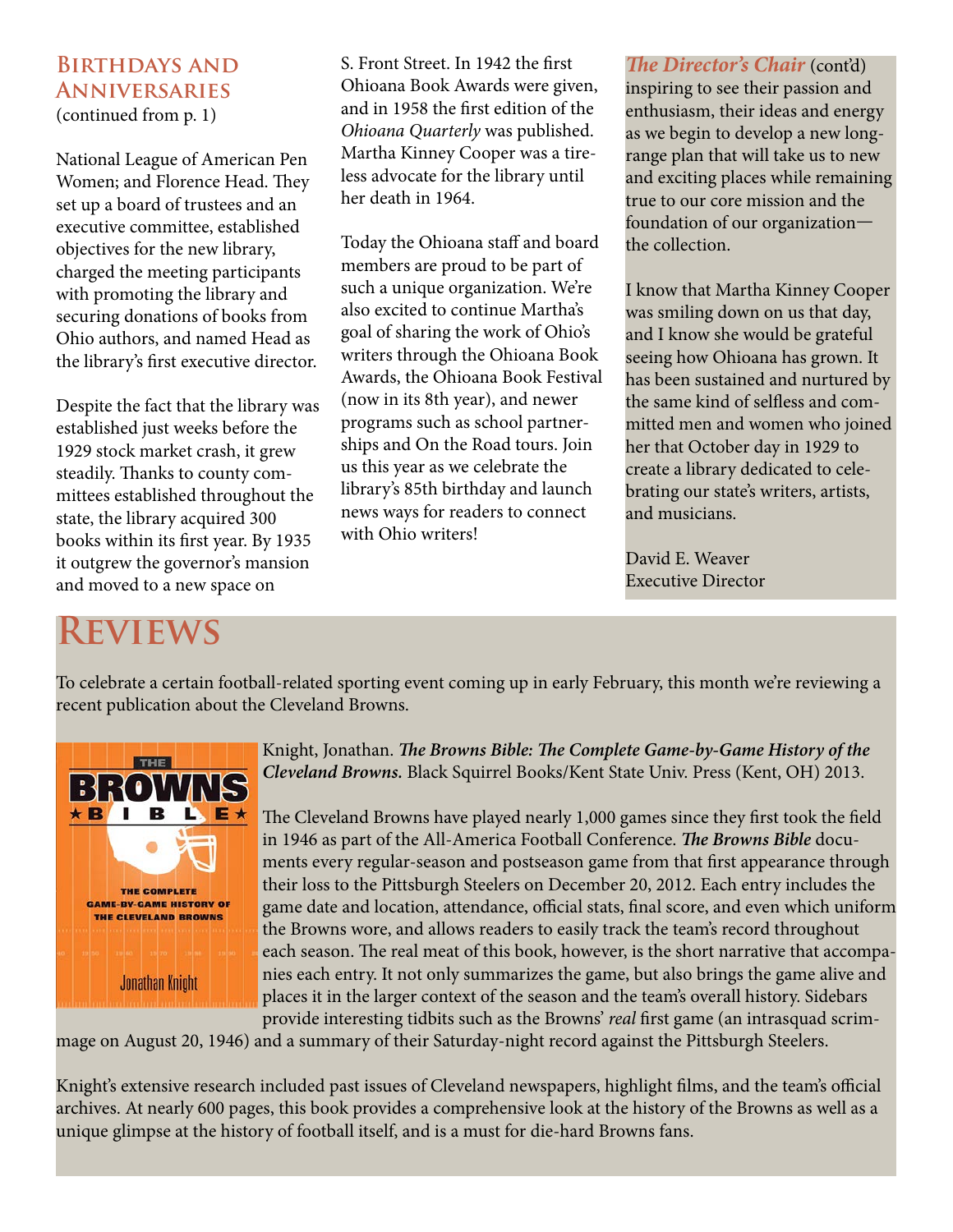# **NEW BOOKS**

The following books arrived at the Ohioana Library in December. Look for them at your local library or bookstore!

### *Nonfiction*

Berelsman, Sara. *My Last Rock Bottom.* Word Branch Publishing (Marble, NC) 2013. PB \$14.99. In this memoir, Berelsman describes her struggles with alcholism, bipolar disorder, and family life. (MEMOIR)

Criblez, Adam. *Parading Patriotism: Independence Day Celebrations in the Urban Midwest, 1826-1876.* Northern Illinois Univ. Press (DeKalb, IL) 2013. PB \$28.95. This book explores nineteenth-century Independence Day celebrations in five midwestern cities, including Cincinnati, Columbus, and Cleveland. Using both contemporary published accounts and unpublished sources, Criblez explores how urban culture, underlying social tensions, and westward expansion affected the development of our national identity. (HISTORY)

Friedman, Lawrence J. *The Lives of Erich Fromm: Love's Prophet.* Columbia Univ. Press (New York, NY) 2013. HC \$29.95. Erich Fromm was a twentieth-century psychologist, political activist, and philosopher who championed peace and ethical living. This comprehensive biography not only explores little-known details of Fromm's life, but also shows how his ideas are still relevant in a new century. (BIOGRAPHY)

Gilbert, Richard. *Shepherd: A Memoir.* Michigan State Univ. Press

(East Lansing, MI) 2014. PB \$24.95. (Galley) When college professor Gilbert and his wife moved to Appalachian Ohio to raise sheep, they were unprepared for the culture shock that awaited them. Gilbert documents their struggles and triumphs as well as his own journey to make peace with his father's loss of his boyhood farm. (MEMOIR)

Morganti, Carol et al. *Cuyahoga Falls, Ohio Bicentennial History 2012: Celebrating Our Past, Our Present and…Our Future.* M.T. Publishing Company, Inc. (Evansville, IN) 2013. HC. This book traces the history of Cuyahoga Falls from its settlement in the early 1800s to its 2012 bicentennial. (HISTORY)

Shaw, Stephanie J. *W.E.B. Du Bois and* **The Souls of Black Folk.** Univ. of North Carolina Press (Chapel Hill, NC) 2013. HC \$49.95. History professor Shaw brings a new understanding to *The Souls of Black Folk* and demonstrates its importance in documenting and interpreting the social and cultural realities of African Americans at the turn of the twentieth century. (HISTORY)

Weaver, J. Denny. *The Nonviolent God.* Wm. B. Eerdmans Publishing Co. (Grand Rapids, MI) 2013. PB \$25.00. Weaver, a professor emeritus of religion, challenges lonstanding notions of biblical violence and argues that the concepts of nonviolence, forgiveness, and social justice reflected in the New Testament most accurately reflect the nature of God. (RELIGION)

Weiner, Dana Elizabeth. *Race and Rights: Fighting Slavery and Prejudice in the Old Northwest,* 

*1830-1870.* Northern Illinois Univ. Press (DeKalb, IL) 2013. HC \$38.00. In this exploration of anti-slavery activisim in four midwestern states (including Ohio), Weiner not only provides a history of social activism, but also documents how abolitionist reformers helped shape new concepts of justice. (HISTORY)

### *Fiction*

Bowen, Christopher. *We Were Giants.* Sunnyoutside (Buffalo, NY) 2013. PB \$12.00. This collection of short stories focuses on everyday moments, memories, and the tragedy that can be hidden beneath the surface. (SHORT STORIES)

Brazaitis, Mark. *Julia & Rodrigo.* Gival Press (Arlington, VA) 2013. PB \$20.00. During the Guatemalan civil war, teenagers Julia and Rodrigo meet at a school dance. She is the daughter of a wealthy engineer, and he is a soccer star from a poor family. This book describes their struggle against war, social expectations, and fate.

Clemens, Judy. *Leave Tomorrow Behind.* Poisoned Pen Press (Scottsdale, AZ) 2013. HC \$24.95. Biker and dairy farmer Stella Crown is having a bad day. When she discovers the body of a country music star at the county fair and therefore becomes the prime suspect in the crime—things get even worse. Stella decides the only way to get the police off her back is to investigate the crime herself and point them in the right direction… (MYSTERY)

Harper, Karen. *Upon a Winter's Night.* Harlequin Mira (Don Mills, Ontario, Canada) 2013. PB \$7.99. The knowledge that she is adopted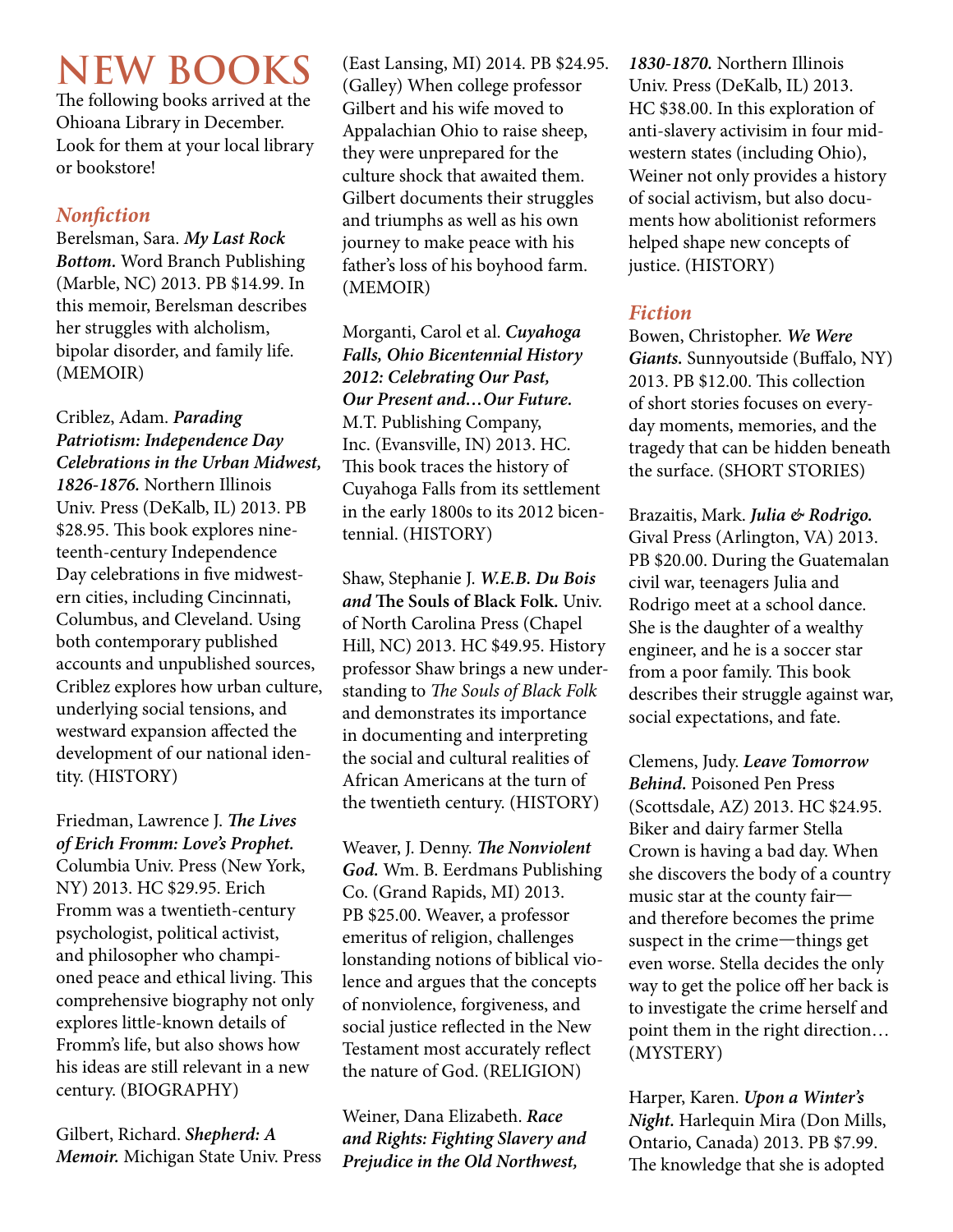has always made Lydia Brand feel different from her Amish community. When she searches for answers about her birth parents, dark secrets are revealed, and only the man she loves can help her find answers. (MYSTERY)

Mackrory, KaraLynne. *Bluebells in the Mourning.* Meryton Press (Oysterville, WA) 2013. PB \$10.95. In this variation on *Pride and Prejudice,* Darcy's proposal to Elizabeth is interupted by news of her sister's death. As Elizabeth returns home to be with her family, Darcy searches London for answers.

Maddox, Stella. *A Thousand Tiny Cracks.* All Things That Matter Press (ME) 2013. PB \$16.99. After sacrificing her career to raise a family, almost-forty Stella is losing more and more of herself. As she begins a friendship with her neighbor's college-age son, she must decide what actions she can live with and who she wants to be.

### *Poetry*

Basting, Alan. *Nothing Very Sudden Happens Here: Poems.* Lynx House Press (Spokane, WA) 2013. PB \$15.95. Basting's short, spare poems capture small moments in life ranging from peaceful to tragic.

Bentley, Roy. *Starlight Taxi.* Lynx House Press (Spokane, WA) 2013. PB \$15.95. Bentley's poems explore the relationship between loss and wonder and tell the stories of characters who soldier on through the day-to-day joys and difficulties of living.

Bilgere, George. *Imperial.* Univ. of Pittsburgh Press (Pittsburgh, PA) 2014. PB \$15.95. Bilgere's

sixth poetry collection documents moments large and small in the lives of post-WWII Americans, from childhood to the present.

Giovanni, Nikki. *Chasing Utopia: A Hybrid.* William Morrow (New York, NY) 2013. HC \$19.99. Giovanni's latest poetry collection pays homage to everyday activities, where friends and loved ones gather, food is shared, and those missing are remembered.

Houchin, Ron. *The Man Who Saws Us in Half: Poems.* Louisiana State Univ. Press (Baton Rouge, LA) 2013. PB \$16.95. In this collection of poems, Houchin explores the world with a sense of wonder in a unique, colloquial voice.

Shapero, Natalie. *No Object.* Saturnalia Books (Ardmore, PA) 2013. PB \$15.00. This book of poetry has been described as delightful, merciless, poignant, and devastating. Shapero explores a wide range of subjects while evoking an even wider range of emotions.

Tuckey, Melissa. *Tenuous Chapel.* ABZ Poetry Press (Huntington, WV) 2013. PB \$20.00. The poems in this collection deal with topics from family relationships to political and social issues in often unsettling ways. Tuckey was the winner of the 2012 ABZ First Book Poetry Prize.

### *Young Adult*

Girard, Geoffrey. *Project Cain.* Simon & Schuster Books for Young Readers (New York, NY) 2013. PB \$16.99. (Galley) Sixteen-year-old Jeff 's life changed forever when he learned he was cloned from serial killer Jeffrey Dahmer. Jeff isn't the

only clone. Some, like him, were raised in loving families, while others were raised in horrific conditions. When some of the most dangerous boys escape, Jeff tries to help catch them—before becoming a monster himself. This galley copy also includes the companion adult fiction title *Cain's Blood,* which was listed in the December 2013 newsletter.

McGowan, Jennifer. *Maid of Secrets.* Simon & Schuster Books for Young Readers (New York, NY) 2013. HC \$16.99. When pickpocket Meg Follows steals from a nobleman who recognizes her unique talents, she is pressed into service with four other young women as a spy and protector for Queen Elizabeth I. And just in time; the Spanish court is visiting, and Meg must decide who to trust in a world where no one is who they seem. (HISTORICAL)

Mettey, Tim. *Trust.* (The Hero Chronicles, Book 2) Kenwood Publishing Group (Cincinnati, OH) 2013. PB \$9.99 Nicholas Keller has accepted his Thusian ancestry, and his life is returning to normal. When a new family moves in next door, however, everything changes. How can he know who to trust when lives hang in the balance?

Short, Sharon. *My One Square Inch of Alaska.* Plume (New York, NY) 2013. PB \$16.00. In the early 1950s, high school senior Donna is prepared to sacrifice her dreams to stay home and care for her father and younger brother, Will. But when Will becomes sick, Donna packs up her brother and his dog and strikes out on a cross-country trip toward the Alaska Territory. This book is a tale of adventure and love.